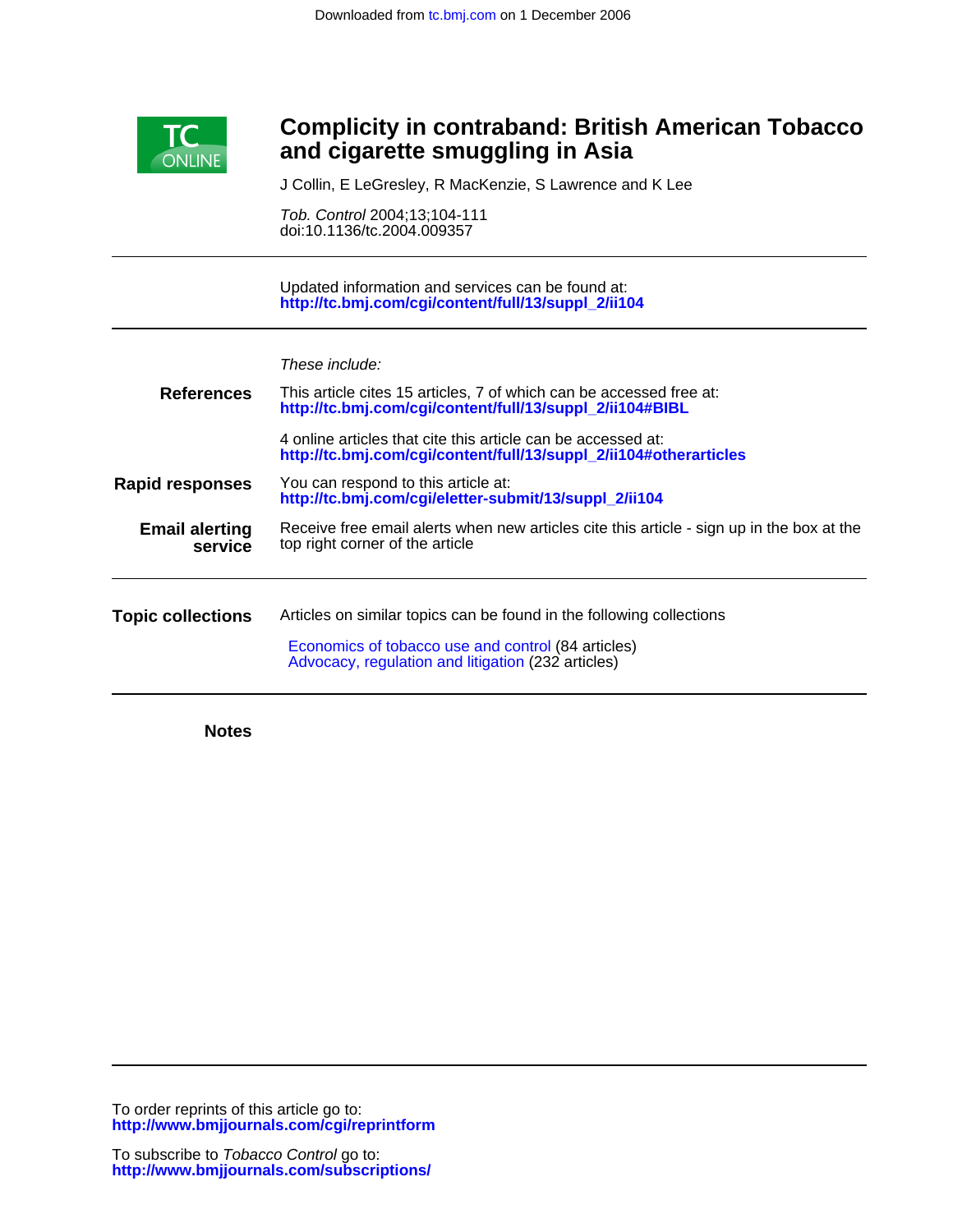## RESEARCH PAPER

# Complicity in contraband: British American Tobacco and cigarette smuggling in Asia

## J Collin, E LeGresley, R MacKenzie, S Lawrence, K Lee

...............................................................................................................................

Tobacco Control 2004;13(Suppl II):ii104–ii111. doi: 10.1136/tc.2004.009357

See end of article for authors' affiliations .......................

Correspondence to: Dr Jeff Collin, Centre on Global Change and Health, London School of Hygiene and Tropical Medicine, Keppel Street, London WC1E 7HT, UK; jeff.collin@lshtm.ac.uk

.......................

Objectives: To examine the complicity of British American Tobacco (BAT) in cigarette smuggling in Asia, and to assess the centrality of illicit trade to regional corporate strategy. Methods: Analysis of previously confidential documents from BAT's Guildford depository. An iterative

strategy combined searches based on geography, organisational structure, and key personnel, while corporate euphemisms for contraband were identified by triangulation.

Results: BAT documents demonstrate the strategic importance of smuggling across global, regional, national, and local levels. Particularly important in Asia, contraband enabled access to closed markets, created pressure for market opening, and was highly profitable. Documents demonstrate BAT's detailed oversight of illicit trade, seeking to reconcile the conflicting demands of control and deniability.

Conclusions: BAT documents demonstrate that smuggling has been driven by corporate objectives, indicate national measures by which the problem can be addressed, and highlight the importance of a coordinated global response via WHO's Framework Convention on Tobacco Control.

There is increasing recognition of the significance of<br>
importantly, this has been reflected in both negotiations<br>
for and the final taxt of Morld Health Organization's here is increasing recognition of the significance of cigarette smuggling as a threat to effective health policy.<sup>1</sup> for<sup>2</sup> and the final text of World Health Organization's Framework Convention on Tobacco Control (FCTC).<sup>3</sup> This attention is partly attributable to the sheer scale of contraband, accounting for between 6–8.5% of global cigarette consumption<sup>4</sup> or around one quarter of total exports.<sup>5 6</sup> An additional impetus, however, has been the evidence of tobacco industry collusion in this trade provided by corporate documents. Analyses of these documents by journalists, $7-9$ non-governmental organisations,<sup>10</sup> an international organisation,<sup>11</sup> a parliamentary inquiry,<sup>12</sup> and in academic journals<sup>5</sup><sup>13-16</sup> have increased understanding of the dynamics of tobacco smuggling and created pressure for a substantive policy response.

This paper offers the first comprehensive analysis of cigarette smuggling in Asia, the critical region to the global tobacco industry $17$  and to the trajectory of the tobacco pandemic.18 19 The corporate documents of British American Tobacco (BAT) demonstrate both the enormity of smuggling in Asia and its central place in corporate strategy. While BAT has publicly denied involvement in smuggling,<sup>20-22</sup> this paper analyses its internal documents to present a detailed case study of how and why BAT sought to control contraband flows across Asia.

#### METHODS

The limitations of tobacco document research<sup>23-26</sup> and the specific difficulties of working with documents in BAT's Guildford depository<sup>27</sup> have previously been described. Such problems are magnified by the multiple sensitivities surrounding smuggling. This paper draws on documents acquired during numerous visits to the Guildford depository since its opening in February 1999. The major methodological challenge entailed acquiring sufficient understanding of BAT's corporate structure and personnel to identify potentially relevant files, and, through triangulation, identifying the major euphemisms for contraband used within the documents. Further research of the depository's contents was then conducted on an iterative basis. Search terms were based on geography (for example, ''Asia'', ''Indochi\*'', ''Vietnam'', ''HCM''), organisational terminology (for example, ''Asia Pacific RBU'', ''export'', ''NBD'', ''SUTL''), and key personnel (for example, ''Paul Adams'', ''PN Adams'', ''PNA'', ''Patrick O'Keeffe'', ''O'Keefe'', ''PCOK'').

#### RESULTS

#### Tobacco smuggling and BAT documents

While there are powerful indications that other tobacco companies have been complicit in smuggling,<sup>28</sup> the industry documents have primarily provided evidence of complicity in smuggling by BAT. This disparity reflects differences in the diverse document collections created by the Minnesota litigation, the BAT documents exhibiting distinctive characteristics. In part, this may be attributed to BAT's late entry into the litigation and its apparent strategy of swamping the Minnesota plaintiffs with documents irrelevant to the lawsuit.<sup>29</sup> This created a far broader document collection than might be expected given the terms of the Minnesota litigation.

Additionally, the documents from BAT often seem more candid than those from its competitors.<sup>30</sup> This might be attributable to variations in corporate culture, a historically lower sense of vulnerability to litigation,<sup>31</sup> or inadequate procedures for excluding sensitive material from paper records. Many of the most dramatic disclosures of tobacco industry misconduct have been obtained from BAT documents, including evidence of price fixing,<sup>32</sup> systematic document destruction,<sup>33</sup> and information concealment.<sup>27</sup>

This comparative candour of BAT documents is effectively illustrated via smuggling. Nonetheless, the illegality and sensitivity of such practices is reflected in apparent attempts to minimise their appearance in company records.<sup>7</sup> The term smuggling appears very rarely within the documents, and understanding this illicit trade is reliant on deciphering a range of euphemisms or code words.

Abbreviations: BAT, British American Tobacco; DNP, duty not paid; FCTC, Framework Convention on Tobacco Control; GT, general trade; RBU, regional business unit; SUTL, Singapura United Tobacco Limited; TTCs, transnational tobacco companies; WDF, wholesale duty free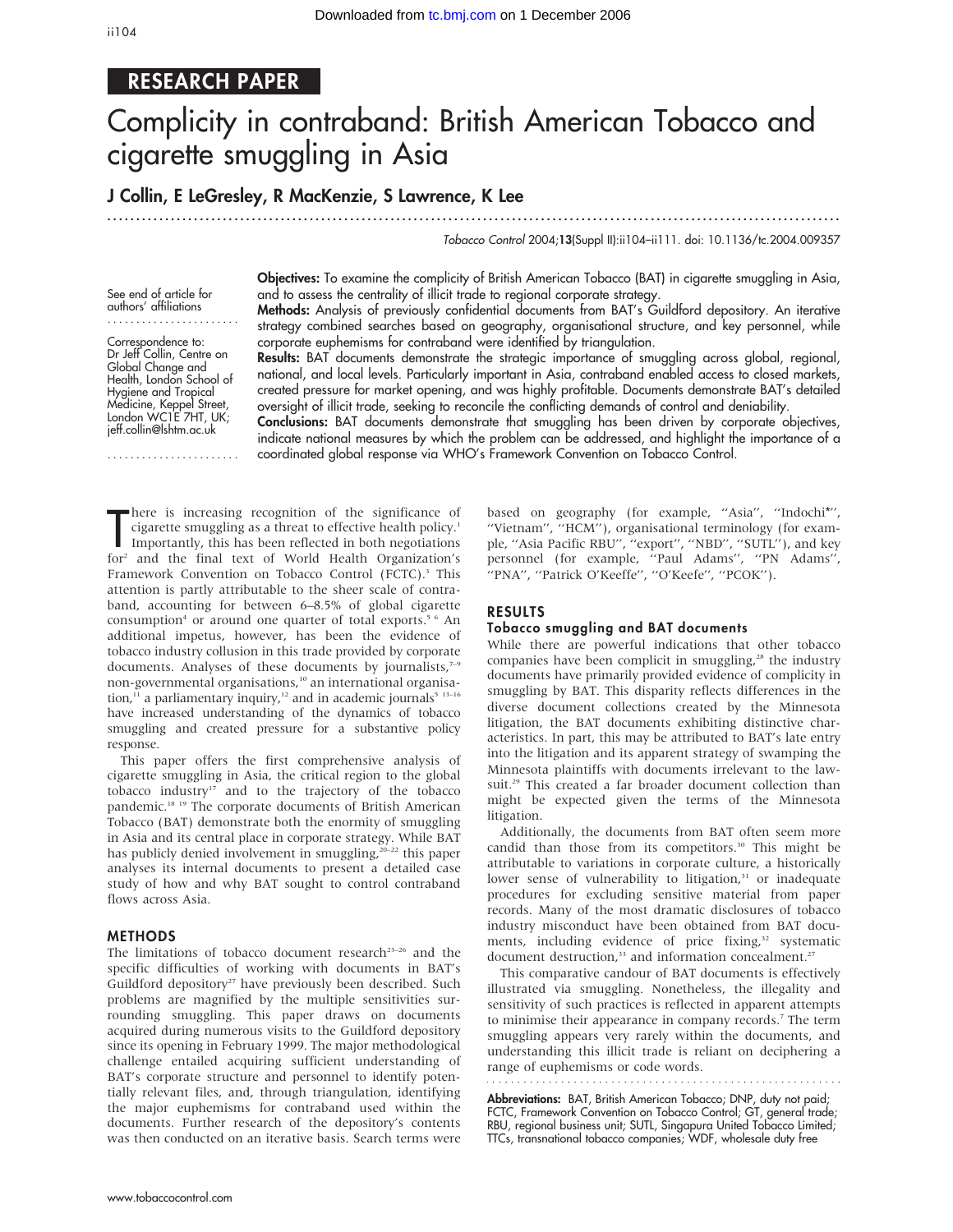#### **Transit**

The most easily recognised references to smuggling operations are offered by the term ''transit''. This unambiguously identifies contraband operations, as demonstrated by a 1989 definition discussing illicit imports in Asia:

With regard to the definition of transit it is essentially the illegal import of brands from Hong Kong, Singapore, Japan, etc. upon which no duty has been paid.<sup>34</sup>

Transit may have been viewed as an insufficiently oblique descriptor, with some indication that the use of the term was discouraged. In 1992 then territorial director Keith Dunt noted in the margins of a document: ''Must not use 'transit' word''.35

#### General trade (GT)

The phrase ''General trade'', often abbreviated to ''GT'', is seemingly BAT's most frequently used euphemism for contraband operations in Asia. While its meaning is not so immediately evident, an extensive review of the documents leaves little room for ambiguity. A 1994 draft document, for example, subdivided BAT's export business into three channels.\* ''Domestic markets'' identified trade ''where the product is sold duty paid''. ''Duty free'' (DF) designated exports to operators of facilities allowed to exclude excise from their retail price, subject to the qualification that where ''DF business penetrates into the local domestic market… DF business can be regarded as GT''.

GT refers to exports made for onward sale to another market other than the market to where product was shipped, and where the packaging would normally be non market specific. Such products would often have substitute coding to identify the customer and therefore the intended end market.<sup>36</sup>

Though opaque, the meaning of GT becomes clear by contrast with the reference to the other channels. Its use to designate contraband is further demonstrated by juxtaposition with legal sales. For example, an account of the first duty paid shipment to Burma in May 1993 notes that ''(u)ntil then, Myanmar had always been a straightforward GT market for our brands",<sup>37</sup> while a company plan from 1990 noted that in Taiwan ''legal business has to some extent been compensated by GT sales".<sup>38</sup>

#### Duty not paid (DNP)

The use of ''Duty not paid'' or ''DNP'' as synonymous with contraband is most clearly demonstrated in Latin America. In Venezuela, for example, the DNP market is defined as:

…the volume of cigarettes produced in Venezuela, exported (mainly to Aruba) and re-entering Venezuela as transit plus transit cigarettes produced elsewhere.<sup>39</sup>

Elsewhere DNP sales are analysed separately from legal sales in both the duty paid and duty free markets,<sup>40</sup> identifying DNP as describing contraband. Though used less frequently in documents relating to Asia, and slightly complicated by the government in Hong Kong using the

phrase to refer to duty free, $41$  the region was a leading contributor to sales in this channel. A 1994 BAT global planning document noted:

In 1993, it is estimated that nearly 6% of the total world cigarette sales of 5.4 trillion were DNP sales. Eastern Europe and the Asia-Pacific region (c85 blln each) accounted for the majority of this volume…42

The above categories are by no means an exhaustive list of the euphemisms used in BAT documents to describe smuggled cigarettes. The volatility and sensitivity of such practices and a need to mask their inclusion in corporate documentation have yielded a long list of comparable terms. A 1993 document described ''combined exports'' as the principal driver of export growth in the Asia-Pacific region, and emphasised "the sensitivity of this source of profits";<sup>43</sup> a 1993 review of distribution of BAT brands in China emphasised the dominance of ''free market sales'' and "unofficial imports";<sup>44</sup> a 1988 account of transit in Vietnam emphasises BAT's need to disassociate itself from ''parallel imports";<sup>45</sup> while "wholesale duty free" (WDF) is reportedly a more recently favoured term.7

#### Contraband as central to corporate objectives

Smuggling can be identified as advancing key corporate objectives across multiple levels. Globally, contraband has accounted for a critical proportion of BAT's export sales and has played a major role in efforts to displace Philip Morris as global market leader. The 1994 review of BAT's management of export channels, for example, set itself the mission to ''maximise BAT's share of the global export business'':

This will be achieved irrespective of which sub-channel of exports is employed through the consistent management worldwide of BAT's Brand Portfolio of International brands, and where appropriate BAT's Regional Brands, to satisfy consumer needs and achieve the corporate goals.46 (emphasis in original)

An appendix to an earlier draft of this review stated that the GT channel accounted for either 57% or 68% BAT's global export business, depending on how trade in Hong Kong, China, Djibouti, and Ghana was classified.<sup>36</sup>

At a regional level, in 1992 Barry Bramley, then CEO of BAT, identified the further development of GT sales as part of a twin track strategy in the Far East, ''consolidating our position in the growing imported segments of the domestic markets as well as building on the successful General Trade business in the region''.47 GT apparently accounted for 72% of exports for BAT's Asia-Pacific region from 1992 to March 1994.36

Nationally, anticipated returns from smuggled cigarettes have been critical in determining operational and investment strategies for some countries. Smuggling operations were key to BAT's broader efforts to penetrate the huge Chinese market,<sup>48</sup> plans for Cambodia rested on its strategic value to regional contraband,<sup>49</sup> and Laos seems to have been largely viewed in terms of its smuggling potential.<sup>50</sup> At local level, the documents provide remarkably detailed analyses of the suitability of specific regions,<sup>51</sup> ports,<sup>50</sup> islands<sup>52</sup> and border crossings<sup>53</sup> as transit routes, and also describe detailed monitoring of the availability of smuggled brands in key cities such as Bangkok<sup>54</sup> or Ho Chi Minh City.<sup>50</sup>

#### Strategic advantages of cigarette smuggling

This centrality is explained by a number of distinct advantages offered by successful sales of smuggled product.

<sup>\*</sup>A strong indication of concern to disguise references to smuggling is provided by the subsequent revision of this document. The description of domestic markets was essentially unaltered; the reference to penetration into the local market was deleted from the definition of duty free; while<br>GT was replaced simply with '**'Exports** All other business''.<sup>36</sup>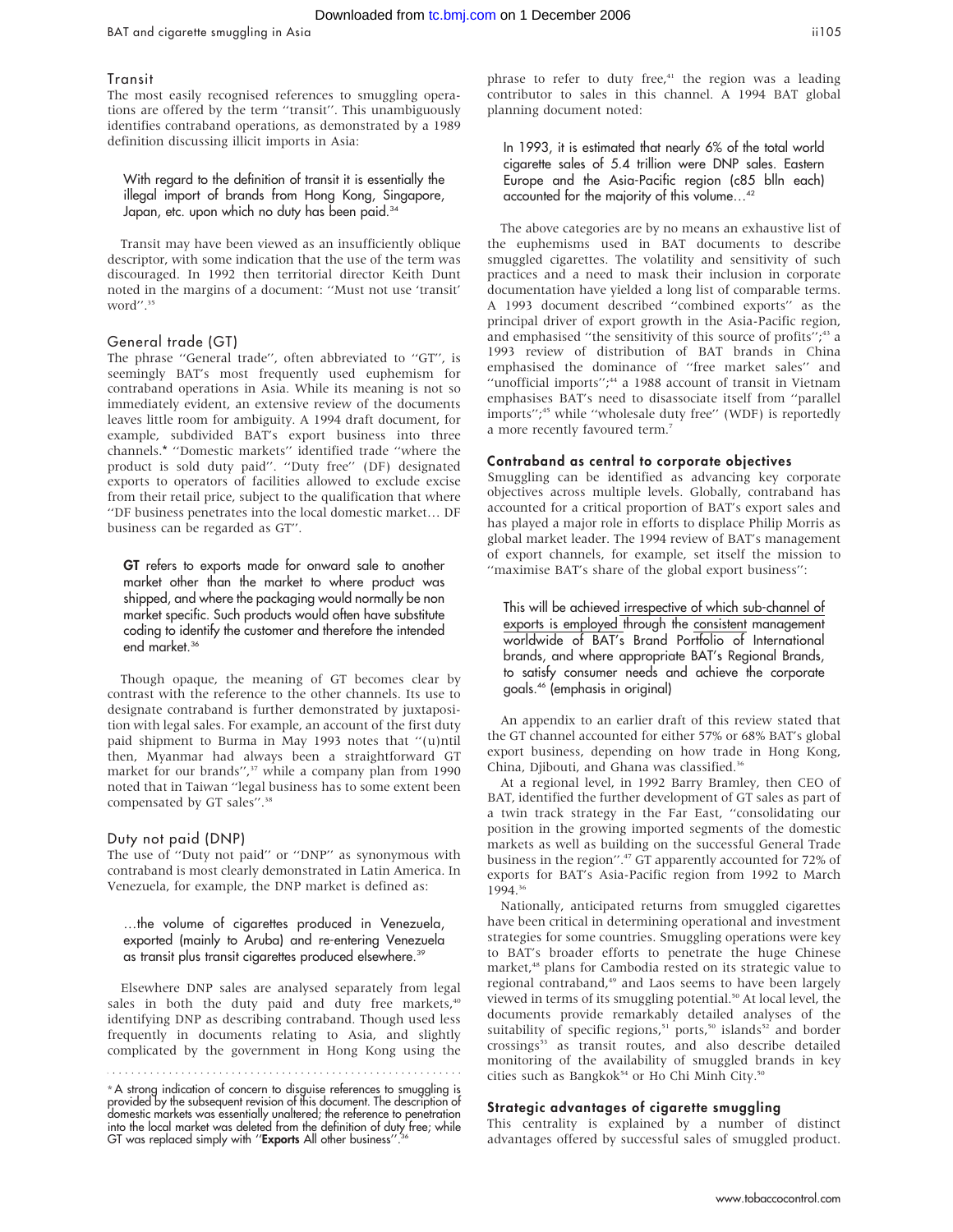While often highly context specific, the documents indicate several key attributes that explain the significance of contraband in the region.

## Entering closed markets

A key factor in the particular importance of contraband in Asia is that several target markets were effectively closed to legitimate imports, leaving smuggling as the sole means of ensuring the availability of international brand cigarettes. In Burma part of the comparative advantage of transit seemingly lay in BAT's inability to reliably import legal cigarettes.<sup>55</sup> In the early 1990s Vietnam operated a ban on imported cigarettes, but BAT's marketing department emphasised the strong performance of contraband BAT brands in a SWOT analysis:

## STRENGTH[S]

1. [State Express] 555 with its high level of awareness and demand has prompted wholesalers and retailers to stock the brand despite the ban and the risk.

2. SUTL with its strong network of customers in Cambodia have been able to capitalise on the demand of the Vietnamese customer despite the ban.<sup>50</sup>

Thailand's market was also formally closed to TTCs [transnational tobacco companies] until 1990,<sup>56 57</sup> but contraband operations enabled thriving trade. A 1988 report on a visit to Thailand estimated that ''BAT's average monthly transit volume is about 22 mn … earning a total group trading profit of the order of £1mn p.a.''58

## Pressure for market opening

Smuggling in Asia has also been used as a means of exerting political leverage to secure market opening.<sup>1 59</sup> In Thailand, for example, exploitation of contraband was presented as part of a broader strategy to undermine Thailand's ban on imports:

From a range of options in this situation, BAT's best strategy would appear to be: i) to continue to endorse the US pressure for legalization of imports, ii) to support the transit opportunities with internal promotion, and iii) to evaluate the possibility of a modest joint venture…58

While the existence of substantial contraband markets served to undermine the perceived viability of import bans, complicity in illegal operations could also heighten sensitivities and become a political liability. The documents indicate increasing concern about transit as the prospect of market opening increased. A 1989 document cautions against overtly infringing Thailand's advertising regulations, a concern reportedly shared within Philip Morris:

The current high level of advertising for international brands which are only available through transit is a particularly prominent windmill for the proponents of this to joust at. Dollison [PM Corporate Affairs] has suggested that all companies moderate their advertising activities over this sensitive period.<sup>60</sup>

Similar disquiet is expressed concerning negotiations for a Burma trading office that would facilitate legal importation and distribution,<sup>55</sup>while governmental awareness of BAT's complicity in smuggling evidently complicated negotiations for a joint venture in Vietnam.<sup>61</sup>

## Undermining regulation

The ability to undermine effective health policy has been critical to the value of smuggling to tobacco companies. Successful orchestration of increased contraband flows with media pressure to curb taxation policy has occurred in countries such as Canada,<sup>62</sup> Sweden,<sup>1</sup> and the UK.<sup>63</sup> BAT documents provide more detailed accounts of how the reliable availability of smuggled cigarettes contributed to efforts to influence public policy. In Bangladesh,<sup>10</sup> documents suggest that BAT both exerted substantial control over flows of contraband cigarettes<sup>64–66</sup> and presented such flows to the government as proof of the need to reverse increased excise.<sup>67</sup> In Burma, following protracted negotiations between government and traders, a review of duty levels was presented as a quid pro quo for a crackdown on transit according to a regional business plan.<sup>50</sup>

A variant of this approach was seen in Thailand when TTCs warned the Deputy Prime Minister that proposed tobacco control legislation would escalate smuggling.<sup>68 69</sup> Upon the opening of the Thai market to legal imports, TTCs seemingly colluded in setting pricing at a high level, believing that readily available smuggled brands would force a reduction in tax:

PM/RJR/RPE are advocating market entry [into Thailand] at 40 Baht in order to demonstrate that the legal business will be minimal, GT will continue and therefore revenue lost. The belief is that the Thai's [sic] will then reduce the Duty.<sup>70</sup>

Similarly, 1995 proposals in anticipation of an ingredients disclosure regulation included: ''We need to be ready to pump in GT stocks in case the supply is disrupted by the Regulation."

## Greater desirability of smuggled product

In some contexts part of the comparative advantage of smuggled cigarettes may lie in a perceived superiority to legal brands.63 72 A BAT commissioned study in Indonesia noted a preference for contraband versions of international brands, "supposed to be 'original from abroad"'.<sup>73</sup> Focus groups of Marlboro smokers in Malaysia in 1987 reported that smoking smuggled imports gave ''a feeling of 'class''' and was preferred to locally produced Marlboro.<sup>74</sup>

## Highly profitable

The basic rationale for complicity in smuggling, of course, was that it yielded high levels of profit. The risks associated with transit were clear, but documents suggest that BAT's corporate strategy calculated that illegality was outweighed by profitability:

Transit trade is volatile, and disruptive to the orderly operation of markets. It is in BAT's interest that markets are legal, taxed and controlled. However our primary responsibility is to meet consumers' demands as profitably as possible.<sup>75</sup>

While acknowledging ethical questions raised by encouraging the DNP segment, Keith Dunt outlined his own view as being ''that it is part of your market and to have it exploited by others is just not acceptable".<sup>76</sup>

In some contexts, contraband was operating so successfully as to question the merits of developing legitimate business. A 1988 report predicting further opening of Asian markets described the trend as posing ''a threat to traditional transit sales where BAT (UK&E), in particular, have been relatively strong''.45 A 1994 discussion of a proposed joint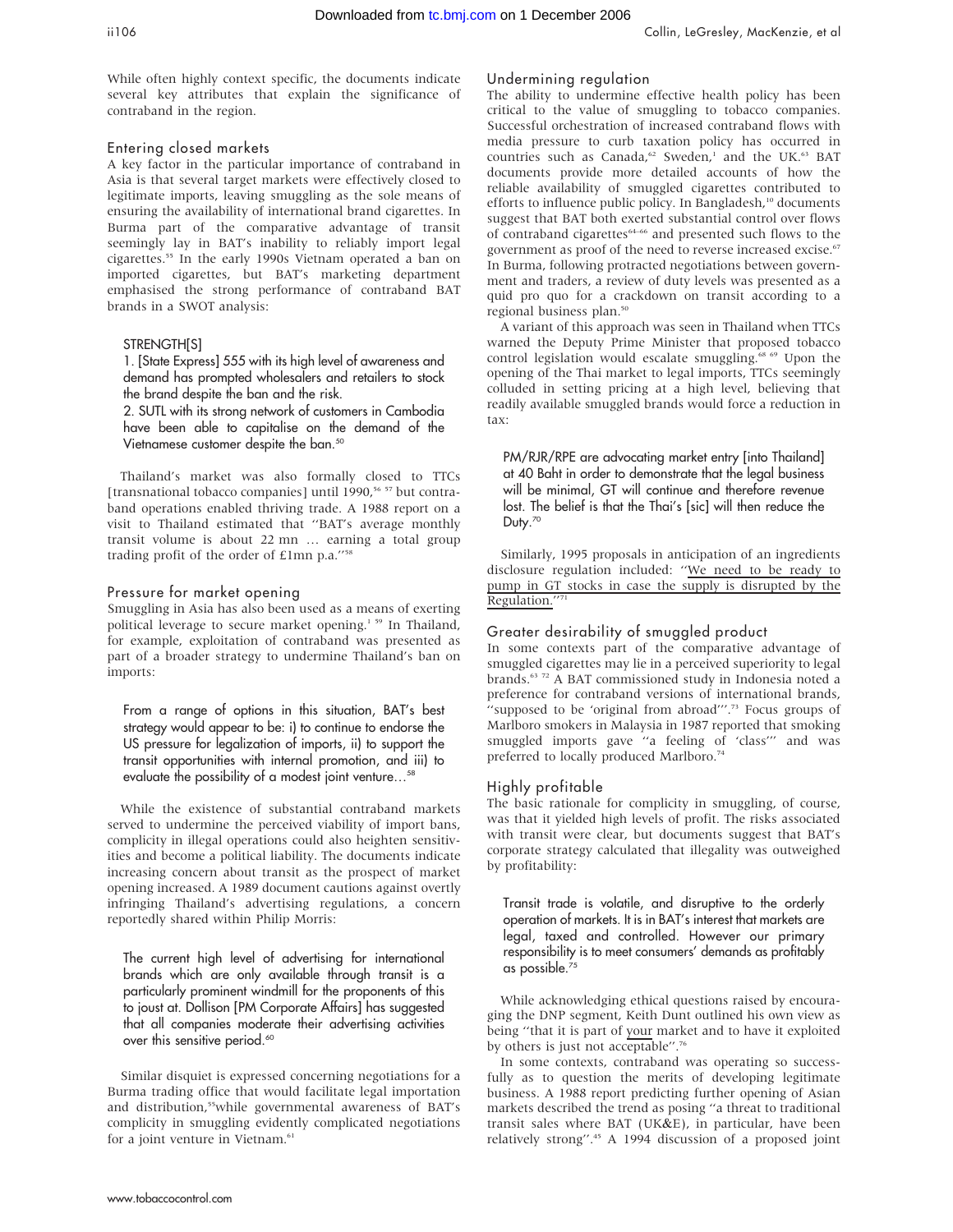555 is our major brand priority. Were B&H to be locally produced from Year 1 and 555 only in Years 4–5, B&H may achieve an 'unfair' advantage. (we may come under pressure to reduce GT)…

''The JV financials are not net of cannibalisation of GT (eg Lucky Strike). Clearly there will be a knock on effect to BATCo. profit.<sup>77</sup>

An earlier proposal to introduce duty paid imports into Burma discussed ''the level of subsidy'' this would require "bearing in mind costs as against  $GT''$ .<sup>78</sup> In Taiwan legal sales of 555 are similarly described: ''to some Taiwan has to some extent been compensated by GT sales".<sup>38</sup>

BAT documents suggest a broad preference for gradually reducing reliance on the volatile contraband markets in favour of more predictable legitimate business.<sup>47</sup> BAT's strategy for the opening of the Thai market sought to increase ''the importance of domestic end markets as against the more volatile G.T. business'':

As part of the ''raison d'etre'' of BATUKE it is key that returns from the volatile, albeit good margin and often GT markets are re-invested to achieve the more longer term objectives of BATUKE, i.e to establish a dominant presence in stable domestic environments with a strong brand portfolio.<sup>79</sup>

Importantly, the logic of this shift does reiterate the centrality of smuggling to achieving BAT's goals in Asia, albeit with an expectation that this would decline. Furthermore, the dominance of contraband in Thailand was remarkably persistent, accounting for an estimated 60% of total volume in 1994.<sup>80</sup>

## Managing a risky business

The BAT documents demonstrate the complexity and diversity of contraband operations across Asia, highlighting the fact that smuggling in the region has not been synonymous with or entirely controlled by BAT. The documents indicate, for example, that competitors' brands were also smuggled,<sup>81 82</sup> and in Malaysia the extensive availability of smuggled kreteks constituted unwelcome competition.83 There are also indications of a lack of cohesion across BAT's operating companies,<sup>10 84 85</sup> while the illicit nature of the business meant that information was often imperfect and other parties could be unreliable.<sup>80 86 87</sup>

Notwithstanding such qualifications, the documents indicate that BAT went to great lengths to ensure that contraband operations fulfilled corporate objectives.

#### Awareness and involvement of senior personnel

The significance of contraband operations for BAT meant that awareness and involvement reached the highest levels of the organisation.<sup>88</sup> Among issues for discussion by Sir Patrick Sheehy and Ulrich Herter, then respectively chairman and managing director of BAT Industries, during a visit to the region in 1994 was clarification of management responsibility for transit.<sup>89</sup> In a March 1994 memo, Paul Adams, then regional manager and now BAT's chief executive, clarified that primary responsibility for GT business lay with his regional business unit (RBU):

All GT business in Asia Pacific should now be handled by the RBU. Can we please check with [B&W vice president] Tom Whitehair that we are now handling all GT and that therefore they are not using SUTL for any GT business.<sup>90</sup>

Specific responsibility for managing smuggling operations in Asia was apparently delegated to Patrick O'Keeffe, regional exports manager. The job description for this post again emphasises BAT's detailed oversight of contraband operations:

(A)s the Coordinator of GT sales world-wide, his responsibilities include: …agreeing [to] the proposed price structure of all major orders to the General Trade… Maintenance of profiles of all main dealers, and monitoring of supply routes… [and] Proactive search for new GT business.<sup>9</sup>

The requirement to identify new contraband business again illustrates that BAT's involvement far exceeded merely monitoring illicit sales. O'Keeffe (PCOK) sought to arrange pricing in Vietnam of imports of State Express 555 smuggled from Singapore in Vietnam so as not to undermine the launch of a locally produced version:

PCOK explained that BAT wanted SUTL to ensure a retail price of 11 000 Dong on 555 SDNP [Singapore Duty Not Paid] in HCM [Ho Chi Minh City] to allow 555 MIV [Made in Vietnam] an opportunity to establish itself at 10 000 Dong.<sup>92</sup>

## Singapura United Tobacco Limited (SUTL)

This indirect intervention in smuggled markets via SUTL (Singapura United Tobacco Limited) represents the principal method by which BAT sought to control contraband across Asia. SUTL was a long time distribution partner of BAT, and did handle legal sales of BAT products, but documents demonstrate that SUTL was also effectively granted a licence to oversee smuggling on BAT's behalf throughout much of Asia.45 The mission statement for SUTL's distribution strategy 1995–99 was defined as:

To maximise BAT's market and profit shares of the South-East Asia/ Indian Sub-Continent export business through the most efficient distribution of international and regional brands, irrespective of sub-channel (Domestic, Duty Free, GT) to our customers.<sup>93</sup>

In response to questioning by the Health Select Committee, Deputy Chairman Ken Clarke insisted that SUTL was ''a perfectly legitimate wholesaler'' and that, beyond serving as "our Singapore wholesaler... it is not controlled by BAT".<sup>94</sup> By contrast, the corporate documents indicate substantial awareness of SUTL's role in smuggling, even assessing the proportion of time spent on GT business by key SUTL personnel.<sup>95</sup> More significantly, the documents extensively demonstrate that contraband operations by SUTL occurred under the direction of BAT.

## Direction and control

This is evident in encouragement from BAT for SUTL to expand smuggling or identify new routes. Minutes from a 1991 meeting with SUTL record senior BAT executive Anthony Pereira asking ''how we were progressing with efforts to increase transit".<sup>96</sup> Similarly, a 1993 Singapore meeting with SUTL discussed imports to China, noting that enquiries for legal duty paid sales would be handled by BAT China whereas ''SUTL are encouraged to expand overland routes through Indochina".<sup>97</sup> The control exerted by BAT is evident in Bangladesh,<sup>10</sup> a 1993 memo noting that "(p)ricing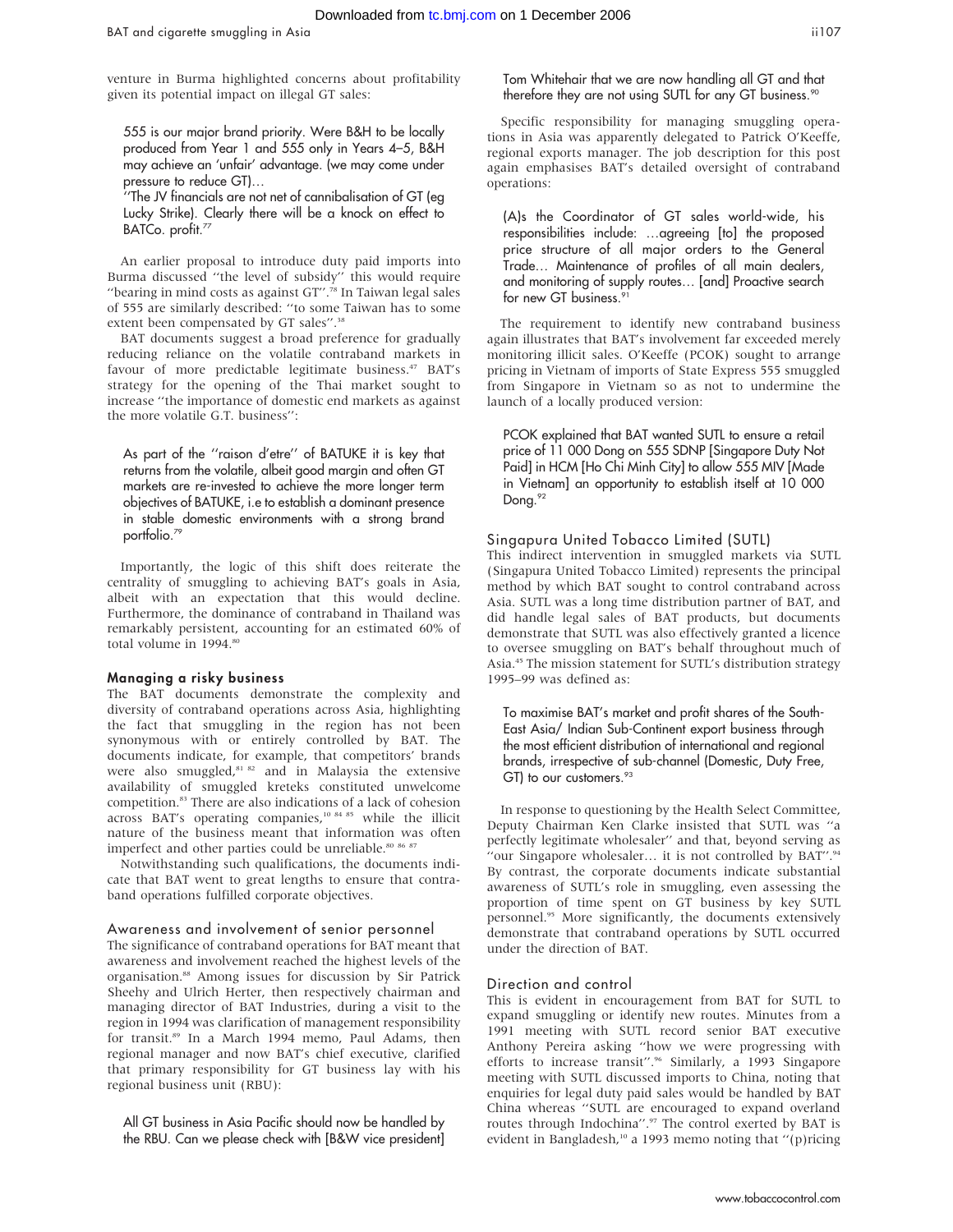of transit brands are to be advised by IBG",<sup>98</sup> the International Brand Group at UK headquarters, while BAT were also apparently able to intervene to amend contraband flows.<sup>99 100</sup> The close relationship is also demonstrated by Alec Stuart joining SUTL as General Manager in 1992, having previously held BAT managerial positions in Malaysia, Singapore, and Bangaldesh.<sup>93</sup>

The documents also indicate persistent efforts to increase BAT's control over contraband business. A 1987 meeting described ''improving our knowledge of the transit end markets and taking more control of the business".<sup>101</sup> An internal restructuring was proposed in 1988 to create an organisation capable of building legal sales in emerging markets ''whilst supervising and controlling existing transit business".<sup>45</sup> The 1994 review of export channel management preferred ''exclusivity of supply arrangements via one distributor so as to facilitate maximum control'', highlighting the need to ''control pricing as the key variable in managing in a co-ordinated and consistent fashion all the sub-channels of Exports''.102

#### Running legal business to support contraband

BAT's capacity to exploit contraband flows was enhanced by the seemingly widespread practice of coordinating operations across legal and illegal channels.<sup>92 99 100</sup> In several markets a small legal operation was established to provide protective cover for smuggled sales, hence the term ''umbrella operations''.10 11 103 A token legal presence enabled marketing and promotional activities to be undertaken in support of contraband. The first duty paid shipment to Burma was expected to ''give a legal coverage for our marketing activities",<sup>104</sup> while in Laos a "legal base would be established to enable support''50 for contraband from Cambodia.

In other contexts the dividing line between legal and illegal business could be effectively blurred; '''legal' imports could hide large scale transit activity".<sup>105</sup> Documents demonstrate that ostensibly legitimate duty free sales have provided an effective means of supplying smuggled cigarettes. A 1994 monthly review for Thailand noted that supply of transit cigarettes was good in most areas while ''in Bangkok leakage of duty-free stocks is high''.54 In 1991 one of three main methods of reaching the market in Burma was described as being ''Partial Duty Paid'':

ii) Partial Duty Paid—Product arrives at ports less rigidly 'policed'.

Duty is, therefore, paid on some of the amount imported. This will vary according to the compliance of the customs personnel—the usual point of entry being Moulmein.<sup>50</sup>

A 1994 assessment of competitors' contraband in the Philippines noted the significance of duty free sales as an enabling factor. Alongside organised transit via Malaysia and Indonesia the report identified ''personal transit into 'free markets' ex official duty free retail outlets'' and ''leakage of product in transit for re-export".<sup>82</sup> It was recommended that BAT should focus on duty free shops as ''the main semi-legal distribution method open to us for penetrating the free markets'':

ii) BATCo should concentrate on developing visibility and volume through the duty free shops, to attract personal transit volume into certain key free markets like Chinatown for SE555. To a degree this is already being achieved… Consideration could be, however, given to some POS [point of sale]/consumer promotional activity in this area, providing legality issues could be addressed eg advertising of consumer promotions at duty free outlets.<sup>82</sup>

The sale of duty free cigarettes by international hotels in India provided ''legal cover for promotions and POS [point of sale] displays".<sup>106</sup> A 1992 document indicates that this seemingly marginal channel provided for substantial leakage into domestic sales:

Of the 70 millions shipped into India last year, I am informed that around 10–20% is sold in the duty free outlets to travellers while the remainder seeps out into the local market.<sup>107</sup>

In East Asia the purchase of confiscated contraband at customs auctions also provided ''a shelter for subsequent purchases from other sources".<sup>108</sup>

#### Managing sensitivity, ensuring deniability

The documents demonstrate widespread awareness among senior BAT personnel of the questionable nature of key export operations,<sup>35 76 102</sup> the risks associated with such involvement, $102 109$  and the problems posed for relations with governments.61 110 The strategic challenge for BAT was to maintain both careful management of illicit trade and sufficient separation from it to ensure deniability. This balancing act is evident in BAT's relations with SUTL, and became more difficult to maintain in the context of joint ventures or market opening.

BAT's 1993 Asia Pacific Review noted that that long term cooperation with SUTL in both legal and illicit trade ran the risk of ''unacceptably high exposure'' for BAT, and it was deemed ''[n]ot prudent to maintain GT trading links with SUTL and to accept as partner in any of the proposed joint ventures''.109 In 1993 Fred Combe of BATUKE Singapore similarly stated that, in Cambodia, Laos, and Myanmar, BAT would only formalise agreements with ''bona-fide duty paid distribution companies… due to General Trade sensitivities".<sup>111</sup>

Arguably the most explicit statement of BAT's approach to handling contraband operations is provided by a 1988 document discussing Vietnam. This establishes a clear rationale for balancing direction and deniability:

Transit: the nature of this business brings paradoxical requirements of an arm's length approach and close supervision. Where BAT has legitimate interests in the end markets it must be able to disassociate itself from direct involvement in parallel imports. Nevertheless, indiscriminate sourcing can and does lead to potentially embarrassing problems.

This conflict can be resolved by maintaining close control over the accredited export agent in the home market, backed up market intelligence garnered from end market visits…45

## **DISCUSSION**

Addressing the Global Congress on Combating Counterfeiting in May 2004, BAT's new chief executive Paul Adams observed that ''tax revenues are essential to government services, and this is particularly so in developing countries where economic development and growth are strongly linked to it".<sup>112</sup> By contrast, the documents presented above demonstrate how BAT's corporate strategy for Asia relied on illicit trade that systematically undermines such revenues. While there is much that remains unknown about tobacco smuggling, these documents provide a powerful resource for the development of effective policy responses.

Despite the daunting scale of the problem outlined in the documents, the analysis leaves scope for optimism that it can be effectively addressed. The abolition of duty free sales, for example, would remove a key facilitator of contraband flows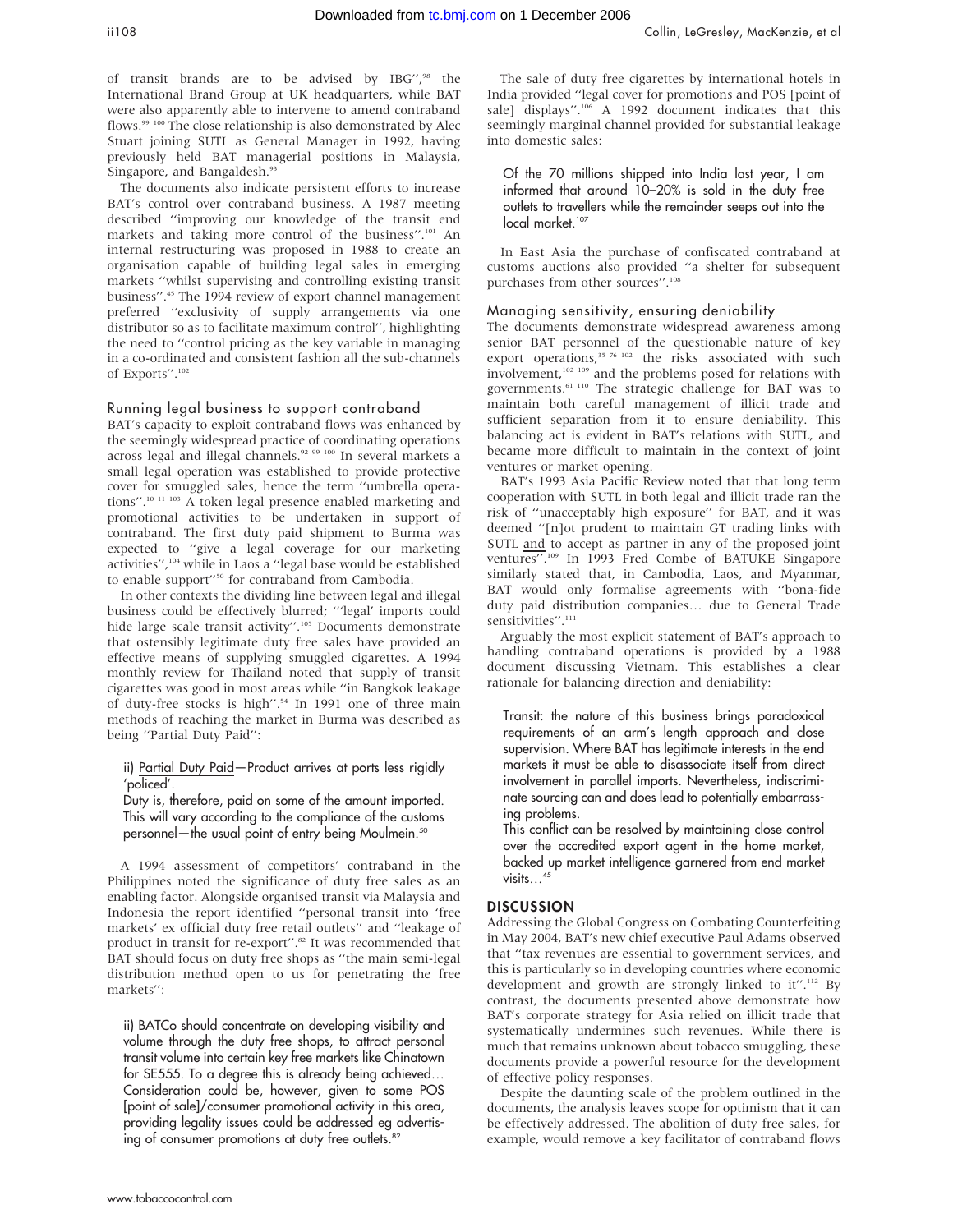#### What this paper adds

Asia is the key target region in the industry's global expansion. This paper offers the first comprehensive regional analysis of corporate documents focused on smuggling, highlighting how BAT sought to direct this illicit trade and its critical role in corporate strategy.

via ''leakage'' into domestic sales and its protective coverage for promotion of illicit sales.

Abandoning the practice of reselling confiscated stocks of smuggled cigarettes<sup>113 114</sup> would remove the possibility of traders profiting from tighter enforcement. Importantly, the documents demonstrate that improved enforcement can effectively curtail the trade in contraband. In Thailand, an increased security presence at border crossings with Burma<sup>53</sup> and Malaysia<sup>52</sup> reportedly curtailed flows of transit stock, while the comparatively closed and secretive nature of the Thai transit market made it more difficult to operate successfully.<sup>80</sup> A similar point is made by contrary examples where complicity of government officials and agencies has facilitated contraband.<sup>52</sup> 58 115

A striking feature of the above documents is the extent to which smuggling has been strategically driven to advance BAT's corporate objectives, in stark contrast to public denials of complicity.20–22 This heightens the need for political will both to halt the role of contraband in undermining tobacco control and to hold to account those active or complicit in such illicit trade. Given this need, and in light of the evidence presented above, the recent announcement by the UK's Department of Trade and Industry<sup>116</sup> that its investigation into BAT's alleged involvement in smuggling would be neither published nor result in any further action is extremely disappointing. The recent agreement between the European Union (EU) and Philip Morris included provisions for compensation and seizure payments as well as protocols for compliance and for tracking and tracing.<sup>28 117</sup> This could establish a valuable precedent for broader efforts to recover lost revenue and to prevent future smuggling.

Further encouragement is provided by the inclusion of a commitment to tackling contraband within the FCTC. Contraband is an inherently transnational problem that requires a coordinated global response, and its inclusion within the FCTC is an important first step.<sup>118 119</sup> However, the complexity and scale of cigarette smuggling requires a more detailed and enforceable policy regimen. Specific suggestions include cessation of duty free sales as is the case within the EU; licensing of manufacturers and other parties involved in the distribution process; chain of custody markings for exported cigarettes; and stiffer penalties for those caught smuggling.<sup>5</sup> There is also a clear need for ratification of the FCTC to be rapidly followed by progress towards a specific protocol to counter the illicit trade in tobacco products.

#### ACKNOWLEDGEMENTS

This work was supported by the Rockefeller Foundation's Trading Tobacco for Health Initiative and by NIH grant R01 CA091021-03: ''Globalization, the Tobacco Industry and Policy Influence''.

Documents cited in this paper not currently available on existing websites will be posted on the Tobacco Control Research page on the London School of Hygiene and Tropical Medicine website http:// www.lshtm.ac.uk/cgch/tobacco/index.html.

## .....................

#### Authors' affiliations

J Collin, R MacKenzie, S Lawrence, K Lee, Centre on Global Change and Health, London School of Hygiene and Tropical Medicine, London, UK

E LeGresley, Tobacco Control Consultant, Ottawa, Ontario, Canada

#### **REFERENCES**

- Joossens L, Chaloupka F, Merriman D, et al. Issues in the smuggling of tobacco products. In: Jha P, Chaloupka F, eds. Tobacco control in developing countries. Oxford: Oxford University Press, 2000:393–406.
- 2 International Conference on Illicit Tobacco Trade. 30 Jul-1 Aug 2002. New York http://www.atf.gov/tobacco/icitt/index.htm.
- 3 World Health Organization. Framework Convention on Tobacco Control. 21 May 2003. http://www.who.int/tobacco/areas/framework/final\_text/en/ [Accessed 6 Jul 2004].
- 4 Merriman D, Yurekli A, Chaloupka F. How big is the worldwide cigarette problem? In: Jha P, Chaloupka F, eds. Tobacco control in developing countries. Oxford: Oxford University Press, 2000:365–392.
- 5 Joossens L, Raw M. Turning off the tap: the real solution to cigarette smuggling. Int J Tuberc Lung Dis 2003;7:214–22.
- 6 Joossens L. An update on cigarette smuggling. Warsaw, Poland: Third European Conference on Tobacco or Health, 22 June 2002.
- 7 **International Consortium of Investigative Journalists**. Tobacco companies<br>linked to criminal organizations in lucrative cigarette smuggling. The Centre<br>for Public Integrity, 3 March 2001. http://www.publici.org/dtaweb/r asp? ReportID = 62&L1 = 30&L2 = 10&L3 = 10&L4 = 0&L5 = 0&Display = ICIJ.
- 8 Campbell D, Beelman S, Schelzig E. Paper trail to markets of the East. The Guardian 2 February 2000 http://www.guardian.co.uk/Print/ 0,3858,3957775,00.html.
- 9 Beelman M, Campbell D, Ronderos MT, et al. Major tobacco multinational implicated in cigarette smuggling, tax evasion, documents show. 31 Jan 2000. The Center for Public Integrity. http://www.publicintegrity.org/ report.aspx?aid = 335&sid = 100.
- 10 Campaign for Tobacco-Free Kids. Illegal pathways to illegal profits: the big cigarette companies and international smuggling. Washington DC: Campaign for Tobacco-Free Kids, 2000.
- 11 **EMRO**. Coveting Iran:tThe infiltration and exploitation of Iran by global tobacco companies. Cairo: EMRO, 2001 http://www.emro.who.int/TFI/ IranReport.doc [Accessed 5 Jul 2004].
- 12 UK House of Commons. Select Committee on Health Second Report. The Tobacco Industry and the Health Risks of Smoking. 14 June 2000. http:// www.parliament.the-stationery-office.co.uk/pa/cm199900/cmselect/ cmhealth/27/2707.htm.
- 13 Thompson F. Cigarette smuggling and public health [editorial]. Int J Tuberc Lung Dis 2003;7:207.
- 14 Joossens L, Raw M. How can cigarette smuggling be reduced? [Education and debate] BMJ 2000;321:947–50.
- 15 Shafey O, Cokkinides V, Cavalcante TM, et al. Case studies in international tobacco surveillance: cigarette smuggling in Brazil Tobacco Control 2002;11:215–19.
- 16 Joossens L, Raw M. Cigarette smuggling in Europe: who really benefits? Tobacco Control 1998;7:66–71.
- 17 Herter U. Industry perspective: a perspective on the global tobacco market. 2000.
- 18 World Health Organization. The world health report 2002: reducing risks, extending healthy life. Geneva: WHO, 2002.
- 19 Gajalakshmi CK, Jha P, Ranson K, et al. Global patterns of smoking and smoking-attributable mortality. In Jha P, Chaloupka F, eds. Tobacco control in developing countries. Oxford: Oxford University Press, 2000:11–39.
- 20 British American Tobacco. Smuggling: Our View. 16 February 2000. www.bat.com [Accessed 16 Jul 2004].
- 21 British American Tobacco. Supplementary Memorandum (TB 28F): Smuggling Allegations. 8 March 2000. Health select Committee, Second Report 1999–2000, Minutes of Evidence and Appendices http:// www.parliament.the-stationery-office.co.uk/pa/cm199900/cmselect/ cmhealth/27/27ap28.htm [Accessed 16 Jul 2004].
- 22 Clarke K. Dilemma of a cigarette exporter. The Guardian. 3 Feb 2000. http://www.guardian.co.uk/bat/article/0,2763,191288,00.html ....p.; , ........gea.a.a....e.<br>[Accessed 16 Jul 2004].
- 23 MacKenzie R, Collin J, Lee K. The tobacco industry documents: an introductory handbook and resource guide for researchers. London: London School of Hygiene & Tropical Medicine, 2003. http://www.lshtm.ac.uk/ cgch/tobacco/Handbook%2008.07.03.pdf [Accessed 5 July 2004].
- 24 Bero L. Implications of the tobacco industry documents for public health and policy. Ann Rev Public Health 2003;24:267–88.
- 25 Balbach E. Tobacco industry documents: comparing the Minnesota Depository and internet access. Tobacco Control 2002;11:68–72.
- 26 Malone RE, Balbach, eds. Tobacco industry documents: treasure trove or quagmire? Tobacco Control 2000;9:334–8.
- 27 Muggli ME, LeGresley EM, Hurt RD. Big tobacco is watching: British American Tobacco's surveillance and information concealment at the Guildford depository. Lancet 2004;363:1812–19.
- 28 Financial Times. Philip Morris to confirm deal on smuggling lawsuits. 9 July 2004. http://search.ft.com/search/article.html?id = 040709000446 [Accessed 15 Jul 2004].
- 29 Ciresi M, Walburn R, Sutton T. Decades of deceit: document discovery in the Minnesota tobacco litigation. William Mitchell Law Review 2002;25:477–566.
- 30 Lee K, Gilmore AB, Collin J. Looking inside the tobacco industry: revealing
- insights from the Guildford Depository. Addiction 2004;99:394. 31 Collin J, Lee K, Gilmore AB. Unlocking the corporate documents of British American Tobacco: an invaluable global resource needs radically improved access. Lancet 2004;363:1746–7.
- 32 Economist. com The price is not quite right. The Economist, 5 July 2001 http://www.ash.org.uk/html/conduct/html/pricefixing.html [Accessed 9 Jul 2004].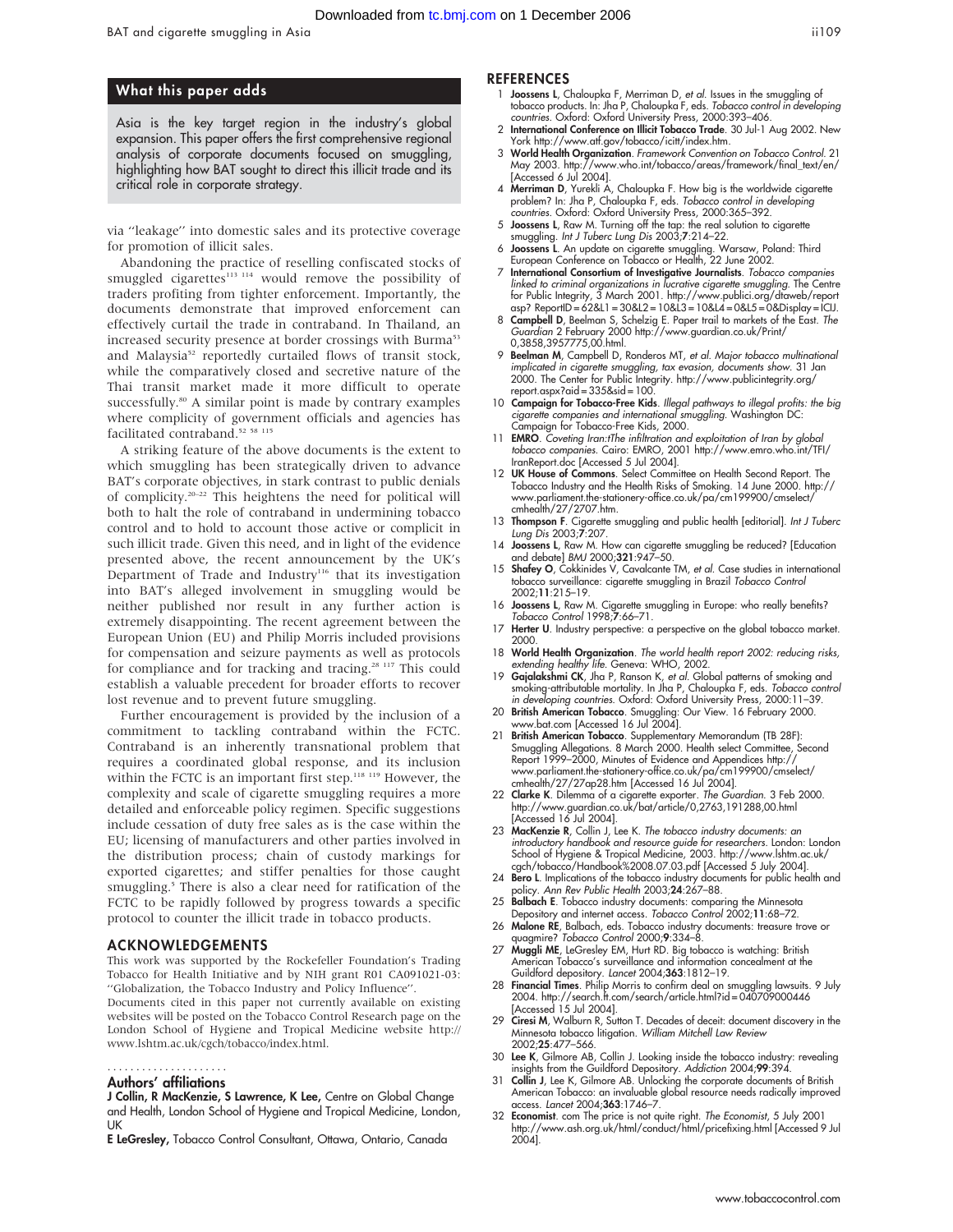- 33 Liberman J. The shredding of BAT's defence: McCabe v British American Tobacco Australia. Tobacco Control 2002;11:271–4.
- 34 BAT. Taiwan Transit Study. 25 Aug 1989. British American Tobacco Bates No. 302000021. Available from Guildford Depository.
- 35 Dunt K. [BAT Letter to Graham Burgess; marginalia in Dunt's hand]. 6 Oct 1992. British American Tobacco. Bates No. 301675321. Available from Guildford Depository.
- 36 O'Keeffe PC. Export Channel Management, Draft. 13 Jun 1994. British American Tobacco Bates No. 50392317/2326. Available from Guildford
- Depository.<br>37 **Godfrey P**. State Express 1994 Brand Plan, Myanmar. 4 Oct 1993. British American Tobacco. Bates No. 50299308/9337. Available from Guildford **Depository**
- 38 BATUKE. Company Plan, 1991–1995, Part 1. 10 Oct 1990. British American Tobacco Bates No. 301615548/5583. Available from Guildford **Depository**
- 39 BAT Internal memo: Venezuelan Market Definitions and Assumptions. (File owner Keith Dunt) 25 Aug 1989. British American Tobacco. Bates No. 500025647/5648. Available from Guildford Depository.
- 40 BAT. (BJ0343). British American Tobacco. Bates No. 503861672/1856. Available from Guildford Depository.
- 41 Broughton M. Evidence to the Health Select Committee, 16 Feb 2000, http://www.parliament.the-stationery-office.co.uk/pa/cm199900/<br>cmselect/cmhealth/27/0021605.htm [Accessed 15 Jul 2004].<br>42 **BAT**. BATCo Global Five-year Plan 1994–1998. Bates No. 500018206/
- 
- 8211. Available from Guildford Depository. 43 BAT. Notes from BEC Meeting to review the Asia Pacific Regional Plan 1994– 1998. 22 Nov 1993. British American Tobacco. Bates No. 500018295/ 8305.
- 44 Lovett N. Distribution Initiatives Within PRC. 18 Nov 1993. British American Tobacco. Bates No. 500014779/3780. Available from Guildford Depositor
- 45 Ross IA. Proposed re-definition of Market Responsibilities. 16 Dec 1988. British American Tobacco. Bates No. 500014649/4660. Available from
- Guildford Depository. 46 O'Keeffe P. Export Channel Management Draft. 26 Jul 1994. British American Tobacco. Bates No. 503932264/2272. Available from Guildford **Depository**
- 47 BAT. B.A.T. (U.K. and Export) Limited. Company Plan 1993–1997. Oct 1992. British American Tobacco. Bates No. 502573663/3719. Available from Guildford Depository.
- 48 Lee K, Gilmore AB, Collin J. Breaking and re-entering: British American
- Tobacco in China 1979–2000. Tobacco Control 2004;13(suppl II):ii88–95. 49 MacKenzie R, Collin J, Chim S, et al. ''Almost a role model of what we would like to do everywhere'': British American Tobacco in Cambodia. *Tobacco*<br>*Control* 2004;**13(**suppl II):ii112–17.
- 50 BAT. Indochina/Myanmar Far East South Company Plan. 1992. Aug 1991. British American Tobacco. Bates No. 300013788/3907. Available from Guildford Depository.
- 51 O'Keeffe PC, O' Regan A. Presentation to Mr U Herter: China's Borders. 5 May 1994. British American Tobacco. Bates No. 503932296/2297.
- Available from Guildford Depository.<br>52 **Davidson B**. File note on Malaysia Trip. 19 Apr 1989. British American Tobacco. Bates No. 301666379/6382. Available from Guildford **Depository**
- 53 Horne S. Myanmar: Embassy Review/Proposal. 30 Nov 1992. British American Tobacco. Bates No. 300028596. Available from Guildford **Depository**
- 54 Lavin M. Thailand monthly review November, 1994. 8 Nov 1994. British American Tobacco. Bates No. 500206892/6955. Available from Guildford **Depository**
- 55 Horne S. [BATUKE Fax to Jim Gregory] 12 Nov 1992. British American Tobacco. Bates No. 500129215. Available from Guildford Depository.
- 56 Vateesatokit P, Hughes B, Ritthiphakdee B. Thailand: winning battles, but the war's far from over. Tobacco Control 2000;9:122–7.
- 57 Chantornvong S, McCargo D. Political economy of tobacco control in Thailand Tobacco Control 2001;10:48–54.
- 58 Norsworthy M. [Note to Messrs: D.G. Heywood, R.A. Crichton, D.K. Thorpe, M. Murray, S.M. Aitken re: Thailand]. 10 Nov 1988. British American Tobacco. Bates No. 301667299/7303. Available from Guildford **Depository**
- 59 Chantornvong S, McCargo D. Political economy of tobacco control in Thailand, Tobacco Control 2001;10:48–54.
- 60 Ross IA. [Letter from IA Ross to Ronnie A C Crichton]. 27 Jan 1989. British American Tobacco. Bates No. 301667231/7234. Available from Guildford **Depository**
- 61 Manning JC. Vietnam Correspondence. 19 Jun 1991. British American Tobacco. Bates No. 301734282. Available from Guildford Depository.
- 62 Cunningham R. Smoke and mirrors: the Canadian tobacco war. Ottawa: International Development Research Centre, 1996.
- 63 Collin J. Think Global, smoke local: transnational tobacco companies and cognitive globalisation. In Lee K, ed. Globalization and health: case studies. London: Palgrave, 2003:61–85.
- 64 Duncan RMH. [Bangladesh Tobacco Company Fax to Tim Wilson of BAT]. 4 Jan 1991. British American Tobacco. Bates No. 503914292. Available from Guildford Depository.
- 65 BAT. Bangladesh, Imports of BHSF by BTC. Marginalia note on additional copy of document from Steve Smith to David Aitken. 16 Dec 1993. British American Tobacco. Bates No. 301702136. Available from Guildford **Depository**
- 66 Combe F. Company Plan 1994-8: Asia Pacific South/ SUTL: Domestic. Sep 1993. Bates No. 500282683/2793. Available from Guildford Depository.
- 67 Accorda R. [Bangladesh tobacco Company Letter to Dr Akbar Ali Khan, Bangladesh National Board of Revenue]. 21 Nov 1994. British American Tobacco. Bates No. 600515551. Available from Guildford Depository.
- 68 Trairatanobhas V. Industry Meeting with Deputy Prime Minister Meechai Rachuphan at Government House British American Tobacco. 30 Sep 1991. British American Tobacco. Bates No. 5025757203/7207. Available from Guildford Depository.
- 69 Mackenzie R, Collin J, Sriwongcharoen K, et al. ''If we can just 'stall' new unfriendly legislations, the scoreboard is already in our favour' transnational tobacco companies and ingredients disclosure in Thailand. Tobacco Control 2004;13(suppl II):ii79–87.
- 70 Scott MJ. General Comments/ Action Points Arising out of Market Visits, 13– 30 November 1990. 3 Dec 1990. British American Tobacco. Bates No. 300028564/8570. Available from Guildford Depository.
- 71 Leung A. Thailand ingredient Regulation. 3 Jul 1995. British American Tobacco. Bates No: 800162141-2142. Available from Minnesota Tobacco **Depository**
- 72 Dreyfuss R. Big Tobacco Rides East, Mother Jones online January-February 1999 http://www.motherjones.com/mother\_Jnes/JF99/dreyfuss.html Accessed 5 Jul 2004].
- 73 BAT Indonesia. A Study on the Smokers of International Brands. British American Tobacco. nd. (1985?). Bates No. 400458935/9056. Available
- from Guildford Depository. 74 Philip Morris. Cigarette Group Held on 24th June, 1987. 27 Jun 1987. Philip Morris. Bates No. 2504047228/7233. http:// legacy.library.ucsf.edu/tid/ovt19e00.
- 75 BAT. Tobacco Strategy Group. Internal draft strategy document. 19 May 1993. British American Tobacco 203469483/9485. Available from Guildford Depository.
- 76 Dunt K. [BAT Letter to Eduardo Grant, Noblexa-Picardo]. 24 Jun 1992. British American Tobacco. Bates No. 301674939/4940. Available from Guildford Depository.
- 77 Adams P. Market Note: Myanmar. 26 Jun 1994. British American Tobacco. Bates No. 500017045. Available from Guildford Depository.
- 78 Horne S. [BAT FAX to Jim Gregory]. 30 Nov 1992. British American Tobacco. Bates No. 301630419. Available from Guildford Depository.
- 79 BATUKE. Review of Thailand Domestic Market Initiative. 1991. British American Tobacco. Bates No. 300028752/8764. Available from Guildford **Depository**
- 80 O'Regan R. Trip Notes [Myanmar, Cambodia, Laos and Thailand, 15th to 23rd May 1994] 15 Jun 1994. British American Tobacco. Bates No. 503932340/2343. Available from Guildford Depository.
- 81 Hacking I. (?) [BAT Handwritten note] 30 Jan 1992. British American Tobacco. Bates No. 303557790. British American Tobacco. Available from Guildford Depository.
- 82 BAT (N. Lovett identified as author in accompanying letter from Anthony Pereira to Paul Adams). Report: Philippines – A Draft Overview and Recommendation. 7 Jan 1994. British American Tobacco. Bates No.
- 500045818/5828. Available from Guildford Depository. 83 Viner P. 1993–1997 Corporate Plan. 1992(?). British American Tobacco. Bates No. 500349939. Available from Guildford Depository.
- 84 Reynolds C. [BATUKE Letter to Wyn Jones, Malaysian Tobacco Company]. 21 Apr 1987. British American Tobacco. Bates No. 301666383. Available from Guildford Depository.
- Coburn RJM. [Memo to MJ Scott, DK Thorpe, W Rose, BATUKE]. 24 May 1988. British American Tobacco. Bates No. 301666416. Available from Guildford Depository.
- 86 Downham ML. Shipping cigarettes from Medan, Indonesia through Cambodia to Vietnam. 25 Apr 1990. British American Tobacco Bates No. 400402662/2663. Available from Guildford Depository.
- 87 STC. Monthly Review—December 1993. British American Tobacco Bates No. Available from Guildford Depository.
- 88 BAT. [Regional Business Unit Meeting –Secret]. 26 Nov 1993. British American Tobacco. Bates No. 503811076. Available from Guildford
- Depository. 89 Adams P. Visit of Sir Patrick Sheehy, 13th April 1994. 11 Feb 1994. British American Tobacco. Bates No. 500017305. Available from Guildford **Depository**
- 90 Adams P. Duty free and GT Sales. 14 Mar 1994. British American Tobacco. Bates No. 500017237. Available from Guildford Depository.
- 91 BAT. (PC Godby, File owner). Exports 1993-1996. British American Tobacco. Bates No. 503952268/2271. Available from Guildford Depository
- 92 BAT. BAT/ SUTL Meeting 11 Nov 1994. 24 Nov 1994. British American Tobacco. Bates No. 503868731/8737. Available from Guildford **Depository**
- 93 Combe F. SUTL Distributor Strategy 1995–1999. Aug 1994. British American Tobacco. Bates No. 500045730/5752. Available from Minnesota Depository.
- 94 UK House of Commons. Select Committee on Health Second Report. The Tobacco Industry and the Health Risks of Smoking. Minutes of Evidence: Examination of witnesses (Questions 1400–1419) Wednesday 16 February 2000, http://www.parliament.the-stationery-office.co.uk/pa/cm199900/ cmselect/cmhealth/27/0021607.htm.
- 95 Davidson B. Analysis of SUTL business. 12 Dec 1991. British American Tobacco. Bates No. 300028602. Available from Guildford Depository
- Davidson BC. Minutes of an 01 March 1991 meeting between BATUKE and SUTL. 6 March 1991. British American Tobacco. Bates No. 300028662/ 8678. Available from Guildford Depository.